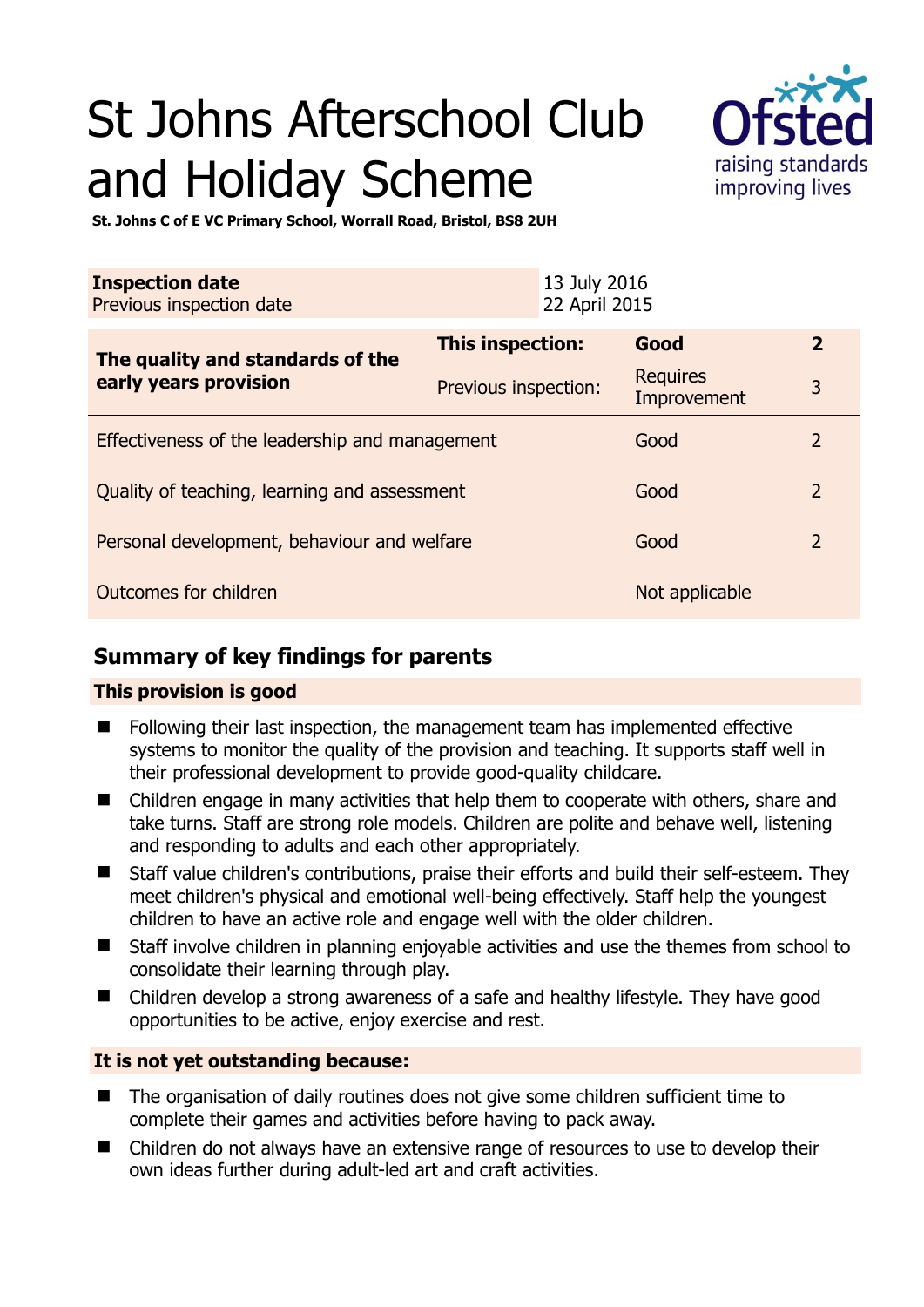## **What the setting needs to do to improve further**

## **To further improve the quality of the early years provision the provider should:**

- enable children to return to activities to extend their play and enjoyment
- increase opportunities for children to develop their creativity and ideas in adult-led art and craft activities.

#### **Inspection activities**

- The inspector observed activities and the quality of teaching indoors and outdoors.
- The inspector held a discussion with the chairperson of the committee and the manager, and carried out a joint observation with the manager.
- The inspector took account of the club's self-evaluation and parents' survey, and spoke with staff, parents and children.
- The inspector checked safeguarding information and the safety of the premises.
- The inspector sampled documentation, including policies and procedures, regulatory documentation and planning.

# **Inspector**

Elaine Douglas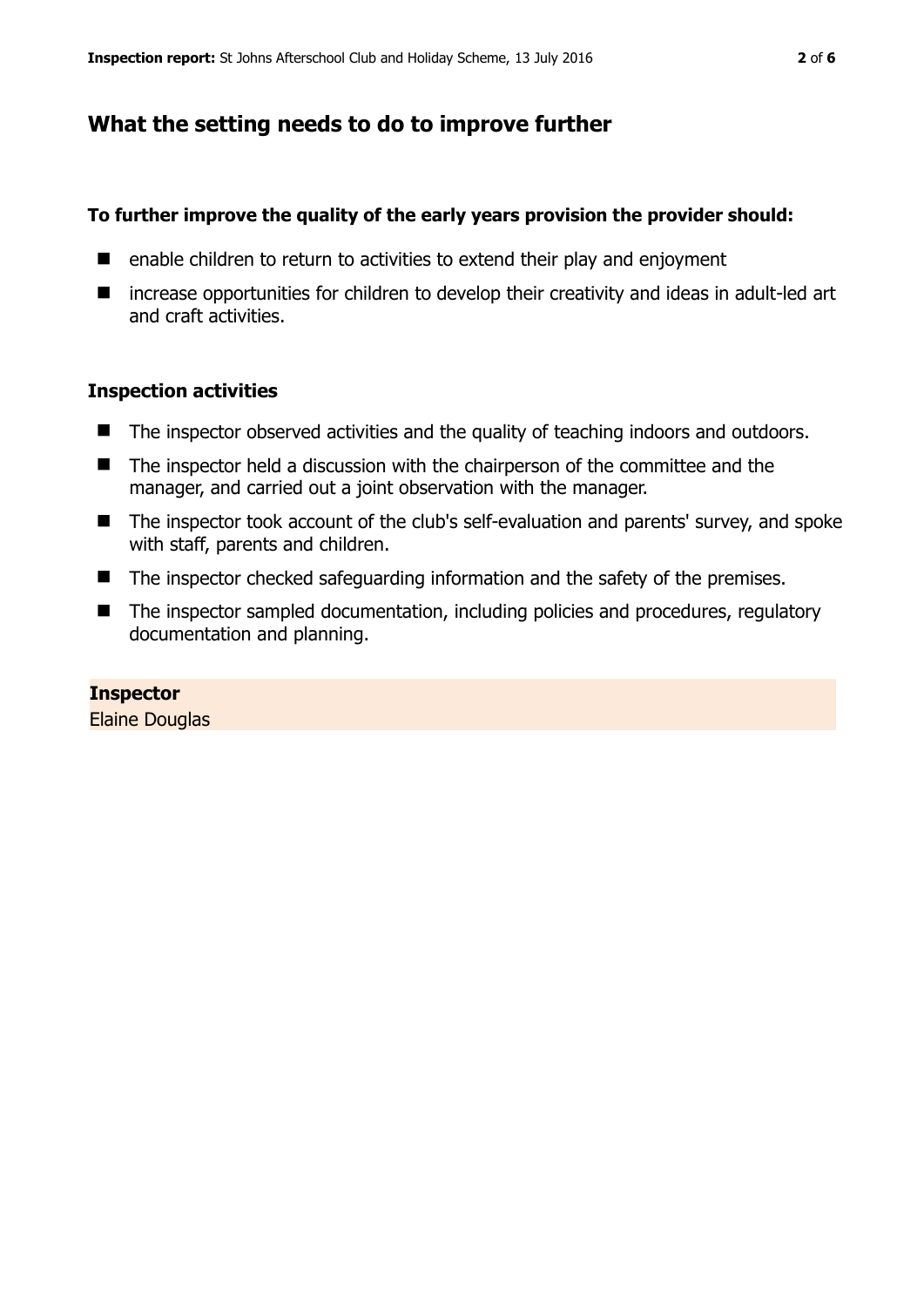## **Inspection findings**

## **Effectiveness of the leadership and management is good**

The committee and manager meet regularly to ensure they meet the welfare requirements and discuss best practice. They act upon parents', staff's and children's views, which they gather through different methods. Through self-evaluation, they set relevant actions and continue to improve. Safeguarding is effective. Staff carry out good risk assessments and implement competent procedures to help keep children safe. For example, they deploy themselves well on the walk from school to the club, ensuring children pass any hazards safely. They provide good supervision, monitor children's attendance and know what they should do if a child is at risk of harm. Staff have strong links with the school. They work closely with teachers and parents to provide consistent care and support for children. There is a dedicated member of staff who coordinates the care of the youngest children to ensure they are happy and benefit from attending the club.

## **Quality of teaching, learning and assessment is good**

Staff know the children well, what they enjoy doing and their capabilities. They engage children effectively in activities and sensitively support them in challenging themselves in developing new skills. Staff listen to children and help them contribute to discussions. Overall, they encourage children's independence and help them take responsibility. For example, children weigh and measure ingredients for cooking and older children read out the instructions for others to follow. Children enjoy large group games, taking part with enthusiasm. They cooperate over rules, and staff help them to have a positive attitude to making mistakes and learning from them. Children enjoy their time at the club and are eager to participate. They have good opportunities to develop a positive awareness of people's differences, their own community and the wider world.

#### **Personal development, behaviour and welfare are good**

The key-person system works well. Children have strong relationships with staff and parents know who is responsible for their child's welfare and development. Staff meet before each session to discuss how to meet the needs of the children attending that day. They speak to teachers when they collect the children to know how they have been doing at school. Children enjoy being active with activities outdoors, where they learn to manage appropriate risks and develop their physical skills. For example, they balance on stilts, move in a range of ways on large apparatus, and practise their throwing and catching abilities. Children choose where they want to play. Overall, there is a good range of resources indoors and outdoors. Children have respect for the environment and help to take care of it. They have a suitable area to relax and enjoy stories.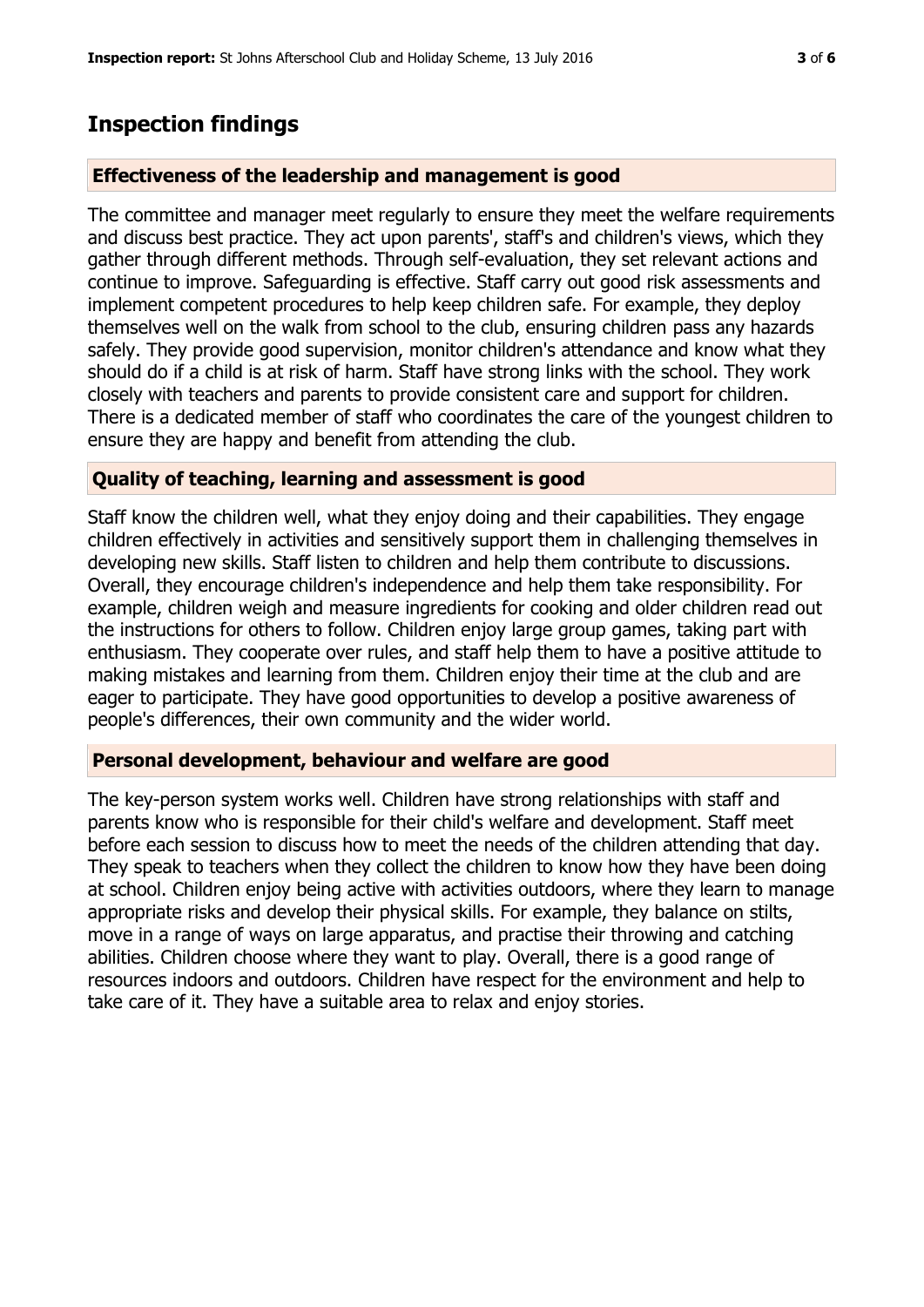# **Setting details**

| Unique reference number                             | 107056                                                                               |  |  |
|-----------------------------------------------------|--------------------------------------------------------------------------------------|--|--|
| <b>Local authority</b>                              | <b>Bristol City</b>                                                                  |  |  |
| <b>Inspection number</b>                            | 1054450                                                                              |  |  |
| <b>Type of provision</b>                            | Out of school provision                                                              |  |  |
| Day care type                                       | Childcare - Non-Domestic                                                             |  |  |
| <b>Registers</b>                                    | Early Years Register, Compulsory Childcare<br>Register, Voluntary Childcare Register |  |  |
| <b>Age range of children</b>                        | $4 - 11$                                                                             |  |  |
| <b>Total number of places</b>                       | 40                                                                                   |  |  |
| Number of children on roll                          | 28                                                                                   |  |  |
| Name of registered person                           | St Johns After School Club & Holiday Scheme<br>Committee                             |  |  |
| <b>Registered person unique</b><br>reference number | RP522565                                                                             |  |  |
| Date of previous inspection                         | 22 April 2015                                                                        |  |  |
| <b>Telephone number</b>                             | 0117 970 6677                                                                        |  |  |

St John's Afterschool Club and Holiday Scheme registered in 1990. It provides a breakfast club, after-school care and a holiday playscheme. All groups operate from a building in the grounds of St John's Primary School in Clifton, Bristol. The breakfast club and after-school club open each weekday during school terms. Sessions are from 8am to 9am and 3.15pm to 6pm. The holiday playscheme runs each weekday of the school holidays from 8am to 6pm. The club employs 12 staff. There are two staff who hold early years professional status, one member of staff has qualified teacher status, two staff hold qualifications at level 4, three staff hold qualifications at level 3 and one member of staff holds a qualification at level 2.

This inspection was carried out by Ofsted under sections 49 and 50 of the Childcare Act 2006 on the quality and standards of provision that is registered on the Early Years Register. The registered person must ensure that this provision complies with the statutory framework for children's learning, development and care, known as the early years foundation stage.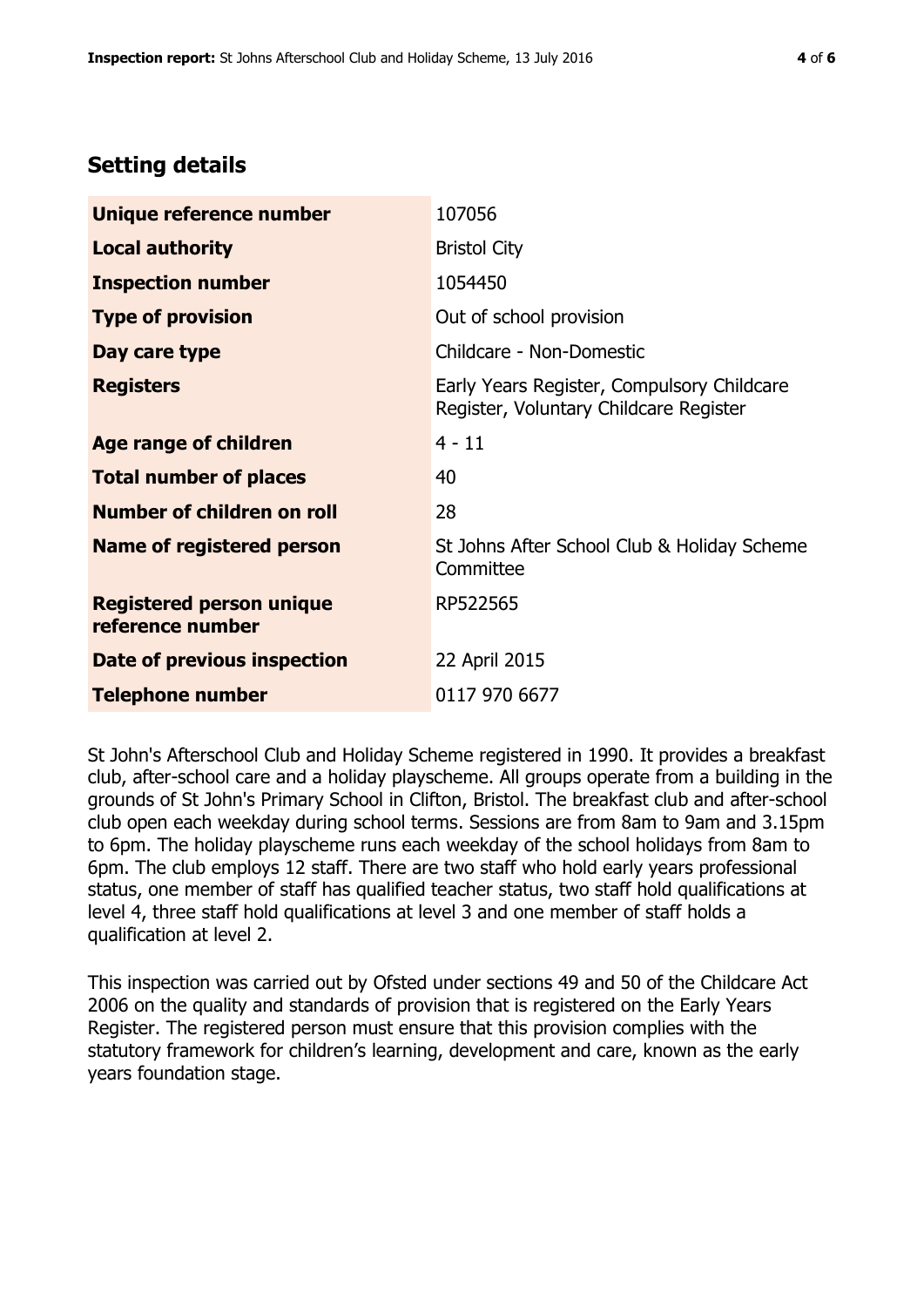Any complaints about the inspection or the report should be made following the procedures set out in the guidance 'Complaints procedure: raising concerns and making complaints about Ofsted', which is available from Ofsted's website: www.gov.uk/government/organisations/ofsted. If you would like Ofsted to send you a copy of the guidance, please telephone 0300 123 4234, or email enquiries@ofsted.gov.uk.